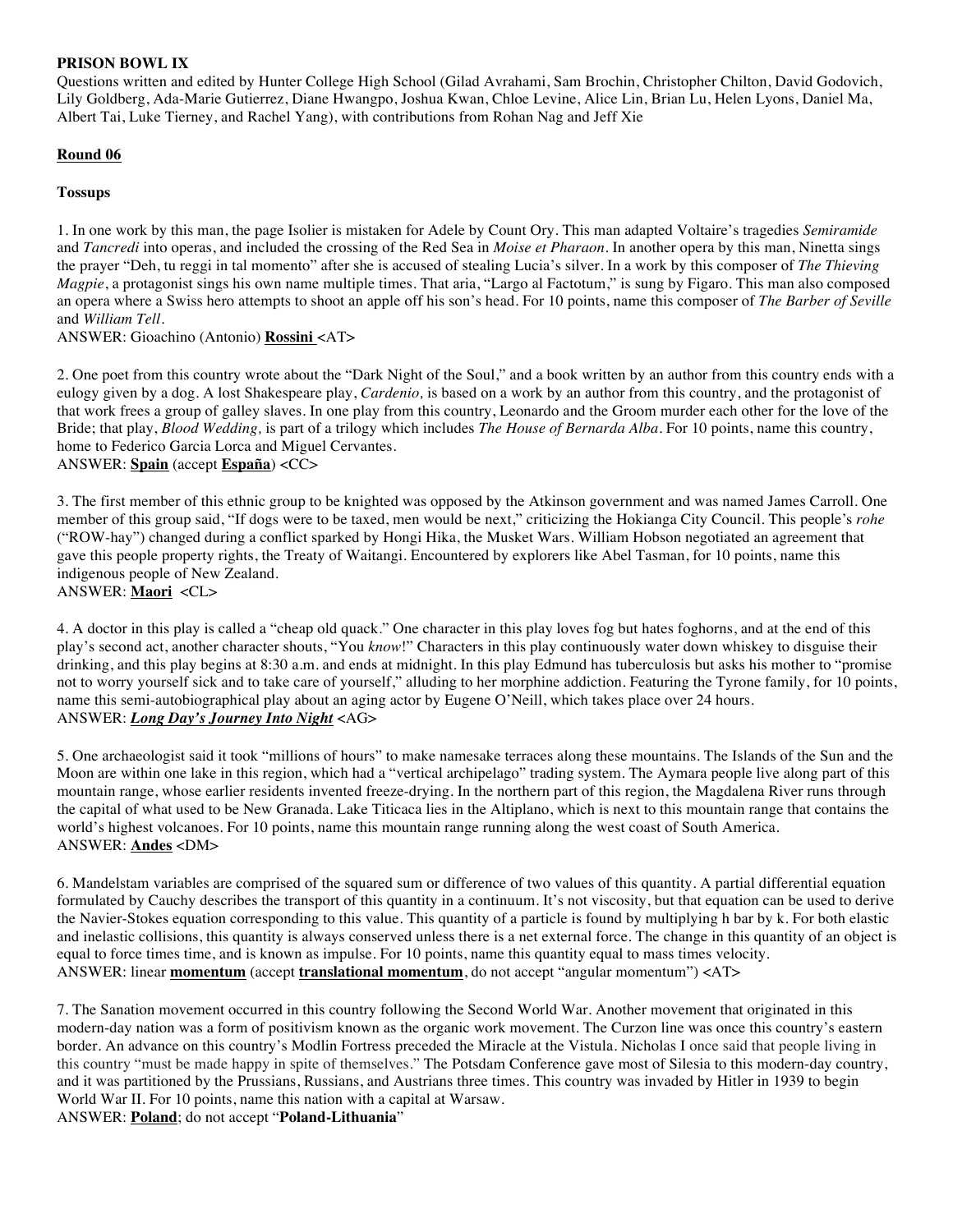8. A series of Youtube videos feature Ryan and Dorkman fighting with these objects. The material phrik is notably resistant to these objects, and Barriss Offee and Luminara Unduli were buried in a cave containing crucial parts for them, the Kyber crystal. In one film, a character uses one of these objects to destroy a chair, which scares away two reporting officers. Samuel L. Jackson requested that one of his characters have a purple one of these things, and one of them with a cross guard is owned by Kylo Ren. Luke Skywalker and Darth Vader battle using these weapons, which are used by Jedi. For 10 points, name these plasma swords from the *Star Wars* universe.

ANSWER: **lightsaber**s (prompt on *Star Wars* **laser sword**s or any descriptions) <AT>

9. A figure in this work introduces the question, "Is justice better than injustice?" and "Will an unjust man fare better than a just man?" In this work, the analogy of the divided line is used to contrast conjecture, belief, thought, and understanding, and the sun is called "the child of the good" because we can see what it illuminates it but not view it directly. In a dialogue with Glaucon, a figure in this work argues that one should seek justice within a city, rather than an individual man, which gives the work its title. A group of prisoners watching shadows on the wall appear in the Allegory of the Cave from, for 10 points, what Socratic dialogue written by Plato?

# ANSWER: The **Republic** [accept *De Republica* or *Politeia*]

10. This man included references to ragtime in the third movement of his *Concerto in F* for piano, and wrote a 20th-century retelling of *Pagliacci*, his opera *Blue Monday*. This composer wrote a piece with a distinct chord progression pattern called "rhythm changes," "I Got Rhythm." Another of his works features songs like "I Got Plenty o' Nuttin" and "It Ain't Necessarily So." This composer utilized taxi horns in a symphonic poem meant to evoke French streets. His most famous work was inspired by a train ride between Boston and New York; that work opens with a clarinet glissando. For 10 points, name this composer of *An American in Paris* and *Rhapsody in Blue.*

ANSWER: George **Gershwin** [accept Jacob **Gershwin**] <RY>

11. John Fitzpatrick was a Bourbon Democrat who was mayor of this city in the 1890s. This city also houses the "Old Regular" Democrats. In 1809, this city accepted over 10,000 refugees from Haiti via Cuba. The Slaughterhouse Cases concerned this city's streets. Albert Baldwin Wood built a screw pump to improve this city's dike and levee system. After the Separate Car Act was passed, Homer Plessy tested it by boarding a whites-only train in this city. An 1815 battle between the British and Andrew Jackson and Jean Lafitte ("zhon luh-FIT") fought in this city was the last battle in the War of 1812. For 10 points, name this capital of the Louisiana Territory.

#### ANSWER: **New Orleans**

12. The narrator of this work urges, "Now Albert's coming back, make yourself a bit smart," and shouts, "You were with me in the ships at Mylae!" Part V of this work is titled "What the Thunder Said." The line "HURRY UP PLEASE ITS TIME" is repeated in Part II, "A Game of Chess." One figure in this work is "the wisest woman in Europe" despite her cold and is named Madame Sosostris, and this work is set in an "Unreal city." The author of this work ended it with the Sanskrit words "Shantih shantih shantih" and it is dedicated to Ezra Pound. The line "April is the cruellest month," begins, for 10 points, what long poem by T. S. Eliot? ANSWER: The **Waste Land** <CL>

13. A form of this tissue transports molecules via the polymer trap mechanism. This tissue's cells are loaded and unloaded, which causes a diffusion gradient. The pressure flow hypothesis describes how it transports solutes via translocation, and it's removed in girdling. This tissue develops on the exterior of the cambium in trees, and it contains companion cells and sieve tube elements. For 10 points, name this living plant tissue that carries nutrients throughout the organism, contrasted with xylem. ANSWER: **phloem** <AT>

14. This document resulted in the conversion of the Fordow facility into a research center. Supporters of this document pointed to its extension of the "breakout time" from two to three months to over a year. A partial creator of this document was Abbas Araghchi, and another man said it was "worse than anything [he] could've ever imagined." That man was John Boehner. This document was discussed in Lausanne by P5+1 and the European Union, and it placed limits on centrifuges and other aspects of uranium enrichment. For 10 points, identify this 2015 agreement named for a country with capital at Tehran.

ANSWER: **Iran Nuclear Deal** framework [accept **Joint Comprehensive Plan of Action** or **JCPOA**; accept obvious equivalents for "agreement to the;" prompt on partial answer] <CL/RY>

15. The Dormido Mission preceded the Whitehall Conference that accepted these people during Cromwell's rule. The War Raw Materials Board was founded by one of them, and Vienna's "Christian socialists" segregated them. Their "Marrano" type had to wear *sambenitos* because of Tomas de Torquemada. "Purity of the blood" laws targeted their converts. These people allegedly conducted "Blood Libel" and poisoned Swiss wells during the Bubonic Plague. The Alhambra Decree expelled them from one country in 1492. Alfred Dreyfus ("DRY-fuss") was an army officer of this religion, which has Sephardic and Ashkenazi types. For 10 points, name these people, whose major religious text is the Torah.

ANSWER: **Jew**ish people; accept any answer with "**Jew**" or **Hebrew** in it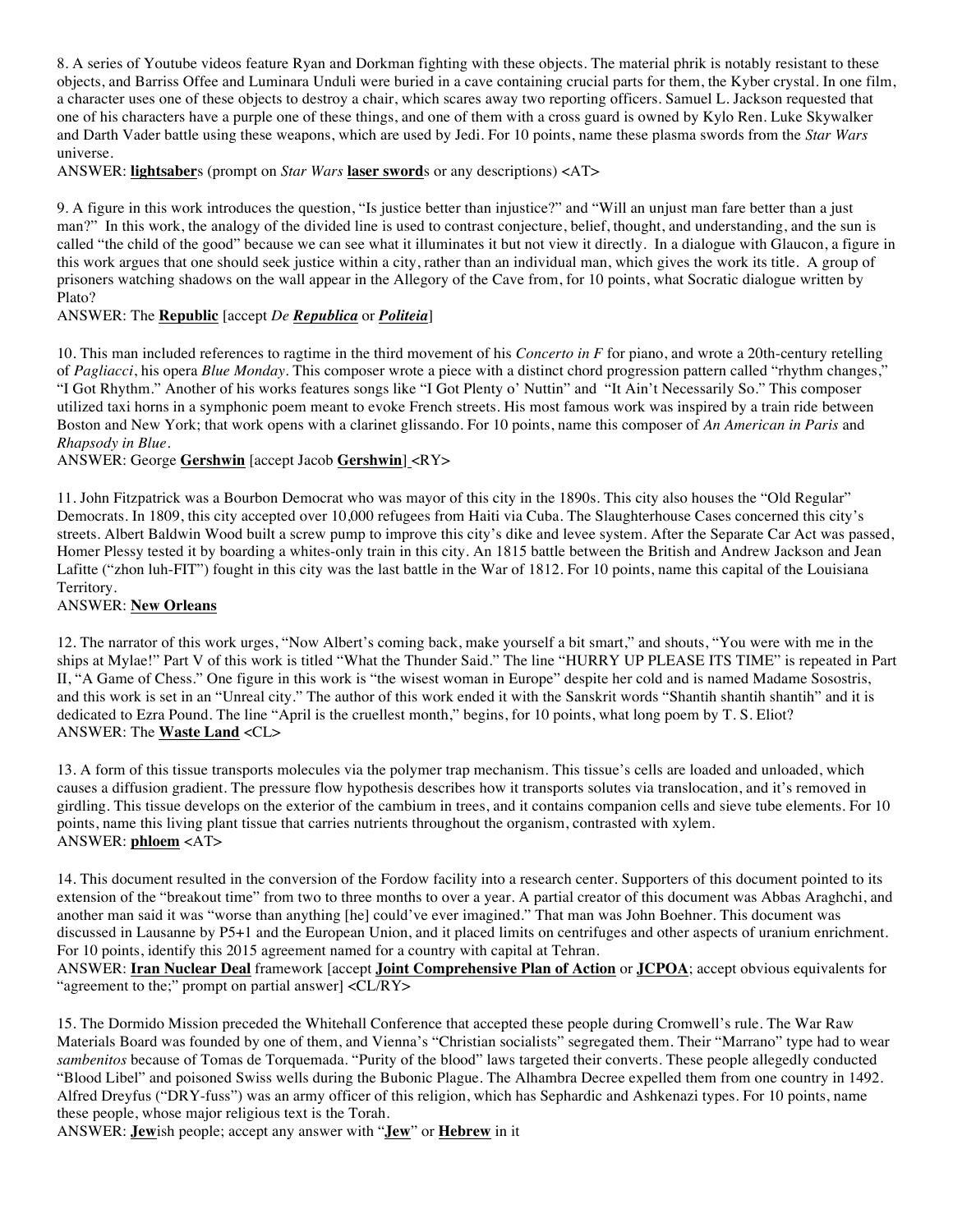16. Doric friezes frequently featured depictions of these animals known as bucrania, and Pablo Picasso used the parts of a bicycle to create a sculpture depicting the head of this animal. It's not an ape, but Arturo di Modica drove one statue of this animal downtown and planted it under a 60-foot tall Christmas tree in an act of "guerrilla art." Wilder animals of this type are depicted in a 33-print Goya series, *La Tauromaquia*, and one of them stands over a grieving mother in the far left of *Guernica*. A famous bronze sculpture in Wall Street depicts, for 10 points, what animal which was frequently depicted with gilded horns in Minoan frescoes at Knossos? ANSWER: **bull**s [prompt on **cow**s] <GA>

17. Any positive integer can be written as the sum of non consecutive ones of these numbers, as stated by Zeckendorf's theorem. The uniqueness of some of these numbers' divisors is proven by Carmichael's theorem. These numbers are calculated by Binet's formula, which includes the term one plus the square root of five over two all raised to the power of n. The progression of these numbers can be modeled by the growth of a rabbit population, and as this series of numbers gets larger, the ratio of consecutive numbers approaches the golden ratio. For 10 points, name this set whose terms are generated by adding the previous two numbers, starting with  $1, 1, 2, 3$ , 5.

### ANSWER: **Fibonacci numbers** [accept **Fibonacci sequence**] <AG>

18. In one section of this work, a fisherman and a merman share a name, and another section of this work is called "The Three Apples." One character in this work befriends a king by saving his horse from an underwater horse, and another is a Chinese comedian, "The Hunchback." Yet another character in this work says, "Open Sesame." The basis of this work, which includes a character who made seven voyages and is named Sinbad, is a Sasanian king's demand for virgins to execute being thwarted by the stories of Scheherazade. For 10 points, name this collection of Middle Eastern and South Asian folk tales, including "Aladdin's Wonderful Lamp" and "Ali Baba and the Forty Thieves."

#### ANSWER: **One Thousand and One Nights** [accept **The Thousand and One Nights**; accept **A Thousand and One Nights**; accept **Arabian Nights**; accept The **Arabian Nights' Entertainment**] <CL>

19. Baldwin's rules govern the formation of these entities, while Bredt's rule concerns the configurations of bonds at their bridgeheads. These items will have special properties if they have 4n+2 pi-electrons, as theorized by Erich Huckel. Functional groups located on these elements of unsaturation are given prefixes like para or ortho. Cholesterol contains four of these entities, and if these molecular components experience resonance, their molecules will be aromatic. The prefix "cyclo" denotes, for 10 points, which structures comprised of atoms connected in a loop, exemplified by benzene?

ANSWER: molecular **ring**s (accept **cyclic** compounds or **ring** compounds, prompt on **aromatic molecules** or **aromatic compounds** before mention) <AT>

20. This deity was associated with the ritual Imiut fetish, a headless feline or bull skin tethered to a pole. Along with his consort Anput, this god had a daughter named Kebechet, whose name means "cooling water." The Romans conflated Hermes with this god due to his role as a "psychopomp", and he controls the feeding of Ammit. This deity performs the Opening of the Mouth ceremony and ushers souls into the Duat, where he weighs their hearts against the Feather of Truth, or Ma'at. For 10 points, name this Egyptian god associated with embalming, who is often shown with the head of a jackal. ANSWER: **Anubis**

TB. This ruler crossed the Dog River to go north into Amurru, and defeated the Lukka and Shekelesh peoples during a battle that also defeated the Shardana pirates. The warriors of the Shasu tribes were chased to the Dead Sea by this man's son, Amun-her-khepeshef. This builder of a "Sistine Chapel of Ancient Egypt" brokered a treaty with Hattusili III, and built a temple at Abu Simbel for his wife Nefertari. This ruler, alternately known as Ozymandias in Greek, defeated Muwatallis II in the largest chariot battle in history. For 10 points, name this pharaoh who won the Battle of Kadesh.

#### ANSWER: **Ramesses the Great** [or **Ramesses II**; or replace **Ramesses** with **Ramses**; accept **Usermaatre Setepenre**; accept **Ozymandias**; prompt on **Ramses** or **Ramesses**]

#### **Bonuses**

1. It is also known as *Letters to Piso*. For 10 points each:

[10] Name this earliest known treatise on writing in verse, written in the first century BCE and translated into English by Ben Jonson. Its author tells writers to look for honest criticism, be precise, and read wisely.

#### ANSWER: *Ars Poetica* [accept The **Art of Poetry**]

[10] This writer of *Ars Poetica* under the emperor Octavian wrote *Odes* and used hexameter in *Sermones* and *Epistles*, as well as caustic iambic pentameter in *Epodes*. He also wrote the collection *Satires*.

### ANSWER: **Horace** [accept **Quintus Horatius Flaccus**]

[10] The term "ars poetica" can refer more generally to poetry about poetry. This writer's *Essay on Criticism*, written in heroic couplets, is the most important example of ars poetica from the Enlightenment, but he's more famous for *The Rape of the Lock.* ANSWER: Alexander **Pope** <CL>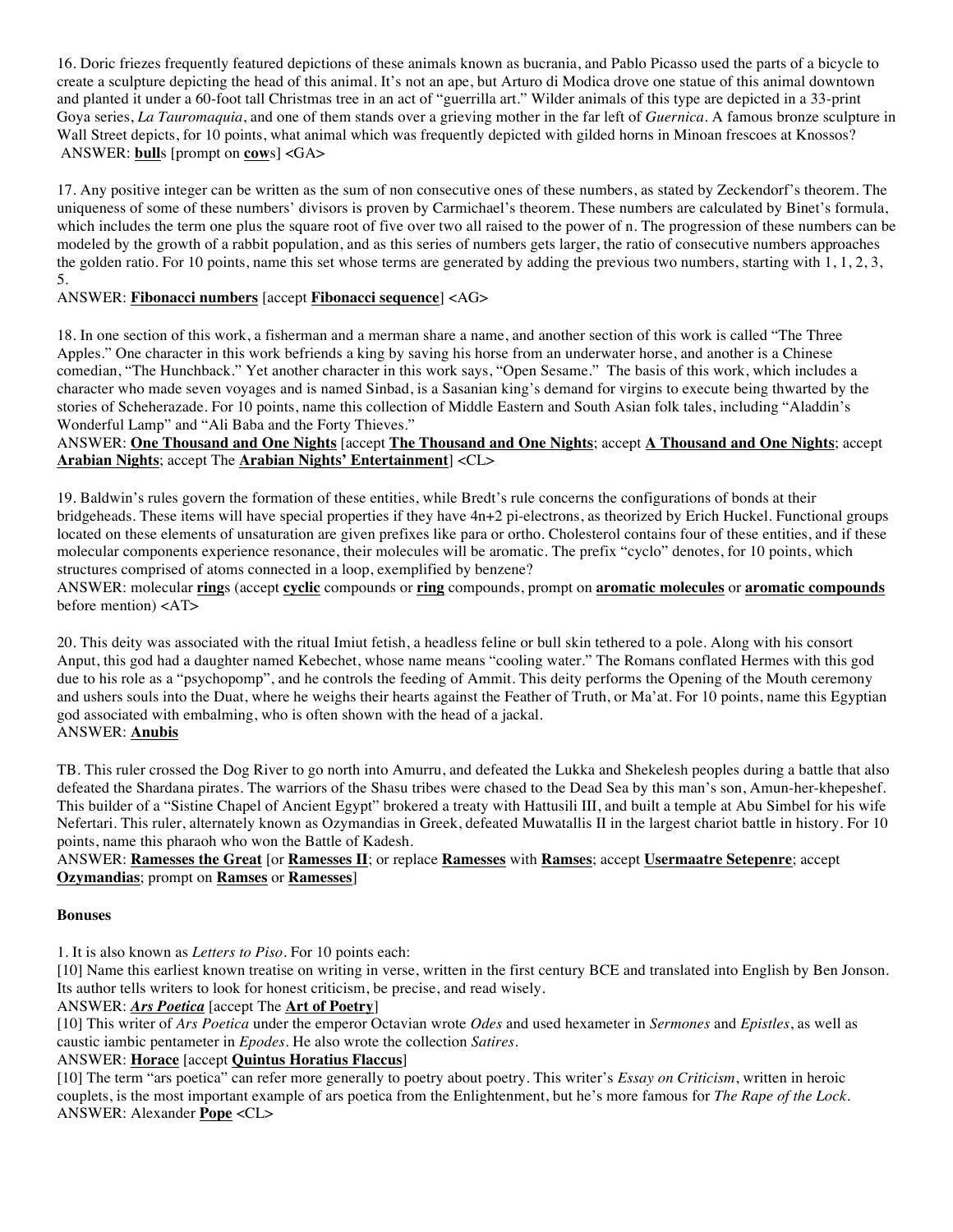2. The Sacred Congregation of the Holy Office presided over the Roman Inquisition under Cardinal Caraffa during this period. For 10 points each:

[10] Name this period during which the Ursulines, Carmelites, and Jesuits arose.

ANSWER: **Counter-** or **Catholic Reformation** [do not accept or prompt on "Reformation"]

[10] The Tridentine Decrees were passed at this ecumenical council from 1545 to 1563, which condemned Martin Luther and the Reformation. The Counter-Reformation began at this council in north Italy.

### ANSWER: **Trent**

[10] Inquisitions and Reformations prompted these events, whose targets stole communion wafers, met at sabbaths, or had animal "familiars". Subjects were often "pricked" to find painless spots.

ANSWER: **witch** hunts or panics [accept word forms and descriptions]

3. This man's paradox concerns whether a set can contain itself or not. For 10 points:

[10] Name this English logician and philosopher. He would later elaborate upon some of his ideas on set theory in his three-volume *Principia Mathematica*.

### ANSWER: Bertrand **Russell**

[10] This analogy coined by Russell, concerning a certain cosmic object, states that it is nonsensical for someone to declare something as true just because it cannot be proven wrong. It is frequently mentioned as a defense of atheism.

ANSWER: Russell's **teapot** (accept celestial teapot or cosmic teapot)

[10] This essay by Russell introduced many key principles in descriptivism, such as the idea of a definite and indefinite description. It also characterized proper names as "disguised" or "abbreviated" definite descriptions.

# ANSWER: **"On Denoting"** <AT>

4. This pastel drawing's artist, Jane Rosenberg, defended her actions by saying "I tend to grab on to certain lines and I don't flatter people." For 10 points:

[10] Name this piece of artwork that received much media scrutiny for the poor depiction of its intended subject. Internet memes photoshopped the subject of this work onto the faces of E.T. Note: description acceptable.

#### ANSWER: **Tom Brady courtroom drawing** (accept obvious equivalents like **Tom Brady courtroom sketch**, prompt on **Tom Brady drawing**)

[10] The infamous Tom Brady courtroom drawing was created during a congressional hearing concerning this scandal. It involved the alleged tampering of footballs to make them easier to catch during a game.

### ANSWER: **Deflategate** (accept **Ballghazi)**

[10] The footballs involved in Deflategate were used in the 2014 AFC Championship Game between the New England Patriots and this team. This team's starting quarterback is Andrew Luck.

### ANSWER: Indianapolis **Colts** <RY>

5. The narrator of this story employs two men known as Nippers and Turkey. For 10 points,

[10] Name this short story, whose title character is hired to copy legal documents, but who replies to every request with the phrase, "I would prefer not to." At the end of the story, he starves to death because he preferred not to eat.

#### ANSWER: **Bartleby, the Scrivener**

[10] "Bartleby, the Scrivener" is a short story by this American author of *Billy Budd* and *Moby Dick.*

#### ANSWER: Herman **Melville**

[10] This other Melville story tells about the ship *San Dominick*. At the end of this story, the narrator realizes that the title character, the ship's captain, was actually under the control of his African slave, Babo.

# ANSWER: **Benito Cereno** <CC>

6. Try not to get spooked by these questions! For 10 points, name some things about scary skeletons in art.

[10] This double portrait is notable for featuring an anamorphic skull in its bottom portion, which can only be rendered accurately from certain perspectives.

#### ANSWER: *The Ambassadors*

[10] This German artist painted a "Self-portrait With Skeleton Arm," but he's better known for a painting featuring a bald figure with an agonized expression, his *The Scream*.

#### ANSWER: Edvard **Munch**

[10] This genre of still life frequently featured skulls and decaying fruits and plants, indicating the futility of life. It was particularly prevalent in  $16<sup>th</sup>$  and  $17<sup>th</sup>$  century Flanders.

ANSWER: **vanitas** <AT>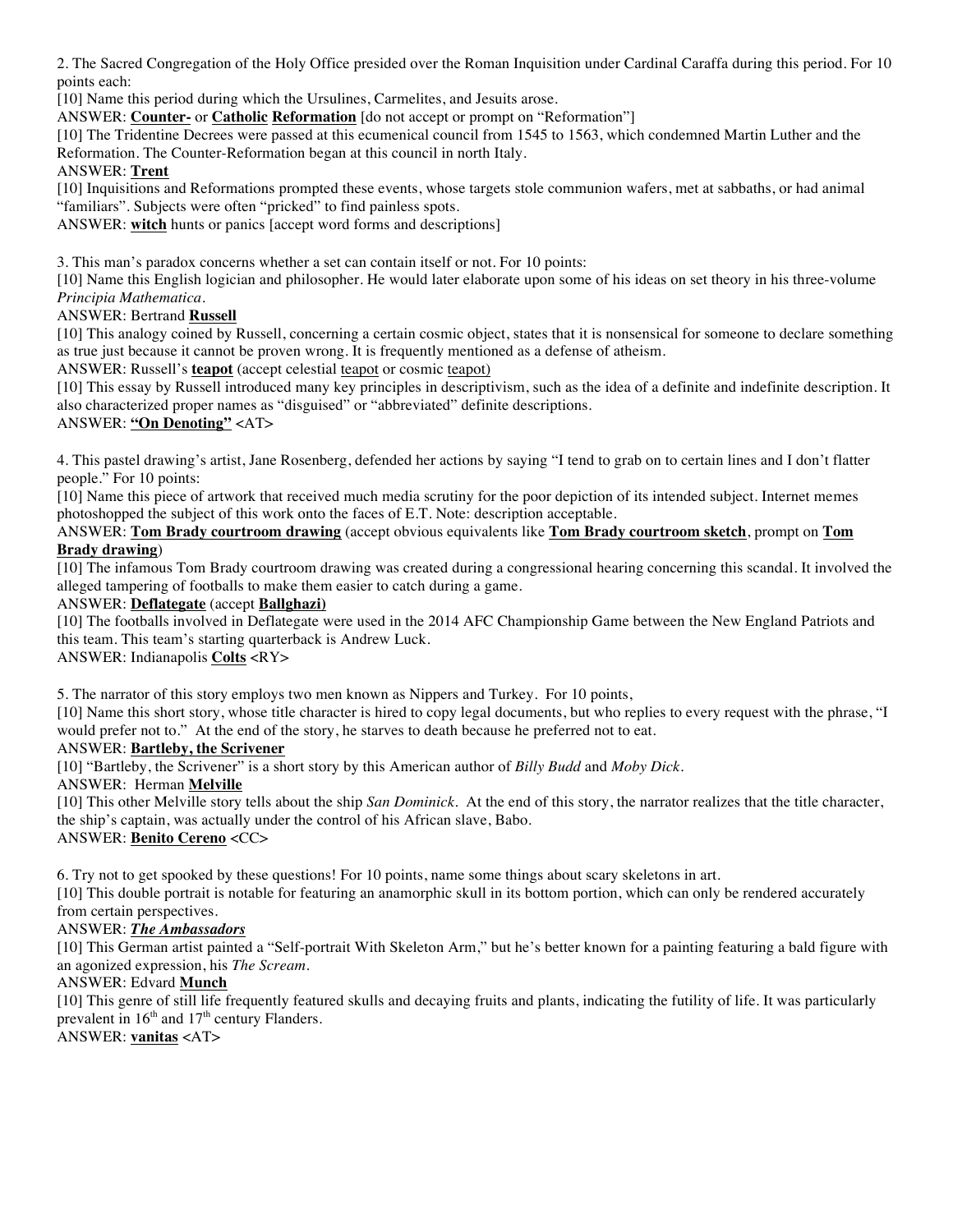7. Trying to solve a second-order nonlinear differential equation in order to relate a pendulum's angular displacement and time? No problem, just perform this action. For 10 points:

[10] Name this approximation that assumes a pendulum to have infinitely tiny amplitude. This mathematical process simplifies both sin theta and tan theta to just theta.

ANSWER: **small-angle** approximation

[10] The small-angle approximation is used to simplify a pendulum to one of these devices, exemplified by a block on a spring. They undergo sinusoidal displacement and have a restoring force proportional to said displacement.

ANSWER: simple **harmonic oscillator** (accept damped **harmonic oscillator**, but don't reveal this alternate answer line unless given by player)

[10] In this process, a harmonic oscillator's amplitude will either abruptly or gradually approach zero as it loses energy. An example is a pendulum swinging slower and slower until it stops swinging altogether.

ANSWER: **damping** (accept word forms, like **damped**) <AT>

8. The idea that a language is this concept "with an army and a navy" is attributed to Max Weinrich. For 10 points each:

[10] Identify this term for a variety of a language among speakers of a common cultural group. English language examples include Cockney and African-American Vernacular English.

### ANSWER: **dialect** [accept **sociolect** or **ethnolect**]

[10] This type of language, similar to a dialect, develops as a means of communication between two groups who do *not* have a language in common. Stable versions of these language types become known as creole languages.

#### ANSWER: **pidgin** language [accept **jargon**]

[10] "Pidgin" originally referred to a combination of English and this language developed to facilitate trade from the  $17<sup>th</sup>$  to  $19<sup>th</sup>$ centuries. "Long time no see" is a phrase that likely originated in the pidgin of English and this language. ANSWER: **Chinese** or **Cantonese** [do not accept "Mandarin"]

9. One of this opera's title characters names a dissonant chord consisting of an augmented fourth, augmented sixth, and augmented ninth. For 10 points:

[10] Name this opera about an orphan who falls in love with a princess set to marry Lord Marke. The finale of this opera is titled "Liebestod," or "Love-Death."

#### ANSWER: *Tristan and Isolde*

[10] *Tristan and Isolde* is an opera by this German composer, who included an iconic "Ride of the Valkyries" in his nineteen-hour *Ring Cycle*.

#### ANSWER: (Wilhelm) Richard **Wagner** (VAUGH-ner)

[10] *Tristan and Isolde* features many of these musical phrases, which are used to represent a person or an idea in a composition. Wagner used a great variety of these phrases in the *Ring Cycle*, including ones for the dragon, the river, and the wanderer. ANSWER: **leitmotif** ("LIGHT-moh-teef") [or **leitmotiv**; accept **leading motif** or **guiding motif**; prompt on **motif**; do not accept "theme"] <GA>

10. General Howe occupied Philadelphia after this battle and forced Washington's army to winter at Valley Forge. For 10 points each: [10] Name this British victory and largest battle of the Revolutionary War. It took place along a namesake creek which is a branch of the Christina River.

#### ANSWER: Battle of **Brandywine**

[10] This American artillery commander was present at Brandywine. He is most famous for hauling cannons from Fort Ticonderoga to an early siege in the war and being the first Secretary of War.

#### ANSWER: Henry **Knox**

[10] Knox was hauling cannons to this Massachusetts city's siege. During its siege, the Battle of Bunker Hill occurred outside this city.

# ANSWER: **Boston** <LT>

11. Frankly, my dear, I don't give a damn… if you thirty this bonus or not. But I'm sure you do! For 10 points each:

[10] Name this winner of the 1940 Academy Award for Best Picture, which details an epic romance during the Civil War. It is based on the book of the same name by Margaret Mitchell and features Vivien Leigh as Scarlett O'Hara.

#### ANSWER: *Gone with the Wind*

[10] This actor, nicknamed "The King of Hollywood," portrayed Rhett Butler in *Gone with the Wind*. He snagged a Best Actor Oscar for his role as reporter Peter Warne in *It Happened One Night*.

#### ANSWER: Clark **Gable**

[10] When Scarlett O'Hara does this after arguing with Rhett, she suffers a miscarriage. This action is also common in slapstick, and Jack does it in *The Shining* after Wendy hits him with a baseball bat.

ANSWER: **falling down a flight of stairs** [accept clear knowledge equivalents; prompt on partial] <CL>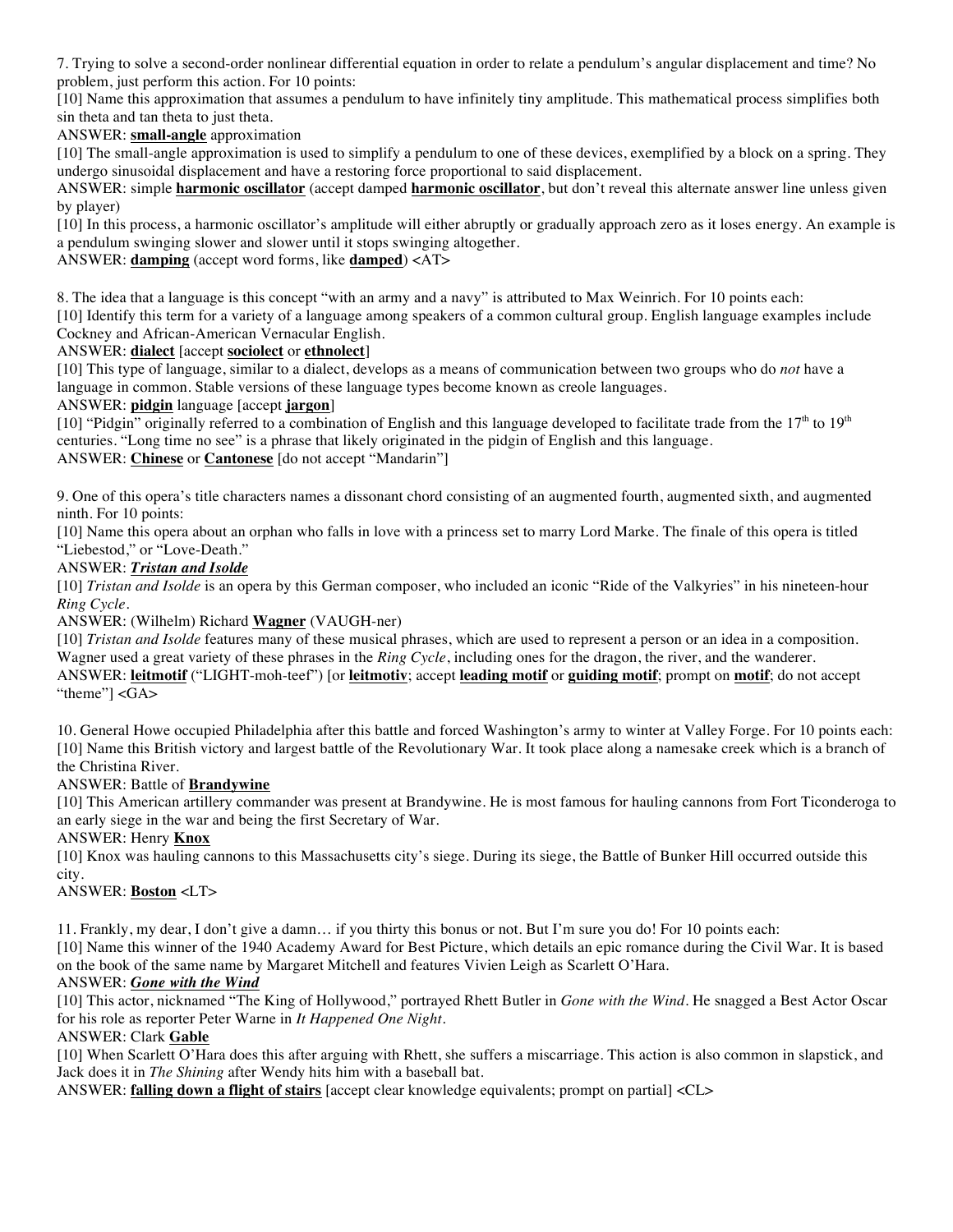12. Name some stuff about the later labors of Hercules, for 10 points each:

[10] Hercules's 10th labor involved retrieving the red cattle guarded by this demon. This resident of Erytheia had three human heads and three sets of weapons and armor, but was ultimately defeated by a poisoned arrow.

### ANSWER: **Geryon**

[10] After slaying Geryon, Hercules retrieved these fruits from the Hesperides nymphs. One of these fruits was guarded by Ladon, and was feuded over by Hera, Athena, and Aphrodite.

#### ANSWER: golden **apple**s

[10] As his twelfth and last labor, Hercules kidnapped this three-headed guard dog of the underworld, who was supposedly so scary that Eurystheus had to hide in a large jar. Hercules wrestles and chains this creature unarmed.

### ANSWER: **Cerberus**

13. The two main characters in this work argue about the difference between "light the kettle" and "put on the kettle." For 10 points each:

[10] Identify this one-act play featuring the never seen crime boss Wilson and the hit-men Ben and Gus, set in the basement of a café. ANSWER: *The Dumb Waiter*

[10] *The Dumb Waiter* is a work by this British playwright of *Betrayal* and *The Homecoming*. He also adapted many works for the screen.

### ANSWER: Harold **Pinter**

[10] In this Pinter play, Goldberg and McCann search for the piano player Stanley Webber at the title event. In this play, Stanley probably tries to rape Lulu.

# ANSWER: *The Birthday Party* <CL>

14. It was first used by Harry Towbin at the Friedrich Miescher Institute. For 10 points each:

[10] Identify this technique, used to detect specific proteins in a tissue. The name of this technique is a play on a method of DNA detection developed by Edwin Southern.

#### ANSWER: **Western blot** [prompt on **blot**, accept **protein immunoblot**]

[10] This technique is used in the Western blot to deal with the cross-reactivity of antibodies, and more generally, is used to separate macromolecules like DNA into bands based on their size and charge, often using agarose.

ANSWER: **gel electrophoresis** [prompt on partial]

[10] A gel condition named for this process causes analytes to unfold into a linear chain, limiting the factors affecting macromolecules' mobility. This process causes proteins and nucleic acids to return to their primary folding configurations. ANSWER: **denaturation** <CL>

15. In this work, Astolfo has to take a hippogriff to Ethiopia to try to cure the title character's madness. For 10 points each: [10] Name this epic poem which employs ottava rima and follows the title Christian knight and paladin. Another plotline details the love of Bradamante and Ruggiero.

ANSWER: *Orlando Furioso* [accept *The Frenzy of Orlando*; accept *Raging Roland;* do not accept "The Song of Roland"] [10] *Orlando Furioso*, written by Ludovico Ariosto, is an important work of literature from this country, whose other writers include the author of *The Name of the Rose*, Umberto Eco.

### ANSWER: **Italy** [accept **Italian Republic** or **Repubblica Italiana**]

[10] *Orlando Furioso* is written in 46 of these poetic divisions, which also title a long, unfinished work by Ezra Pound including 120 of them.

ANSWER: **canto**s [accept *The Cantos*] <CL>

16. The roofs of these structures are made of concentric rings to separate men, women, and children. For 10 points each: [10] Name these structures which are used to prevent the corruption of earth and fire by exposing the dead to vultures.

### Answer: **Towers of Silence** (or **Tower of Silence**)

[10] Towers of Silence are a practice of this religion, whose main text is the Avesta. They believe in the conflict between *asha* and *druj*, or truth and evil.

#### Answer: **Zoroastrianism**

[10] The main deity of Zoroastrianism is this proponent of *asha* who prevails against Ahriman to cause the cycle of rebirth and the renewal of the universe.

Answer: **Ahura Mazda** (also accept **Ohrmazd**, **Harzoo**, or **Hurmuz**) <JK>